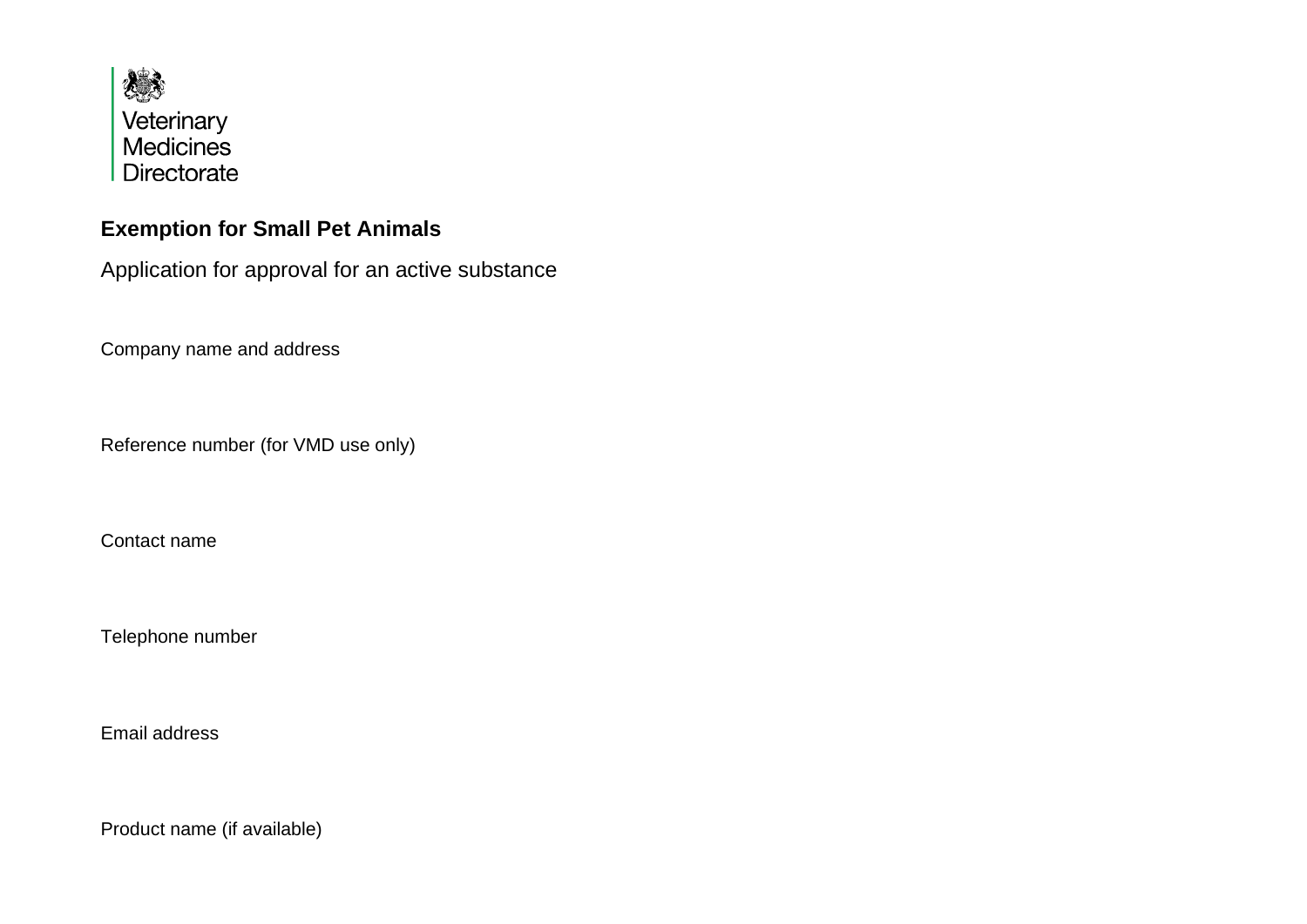## Please indicate the intended species Small pet group



## Species to be treated

 Where possible, please specify the species within the Small pet group in which the active ingredient is recommended for use (e.g. snakes for 'terrarium animals') and/or mention species within the group in which the active substance must not be used (e.g. for safety reasons).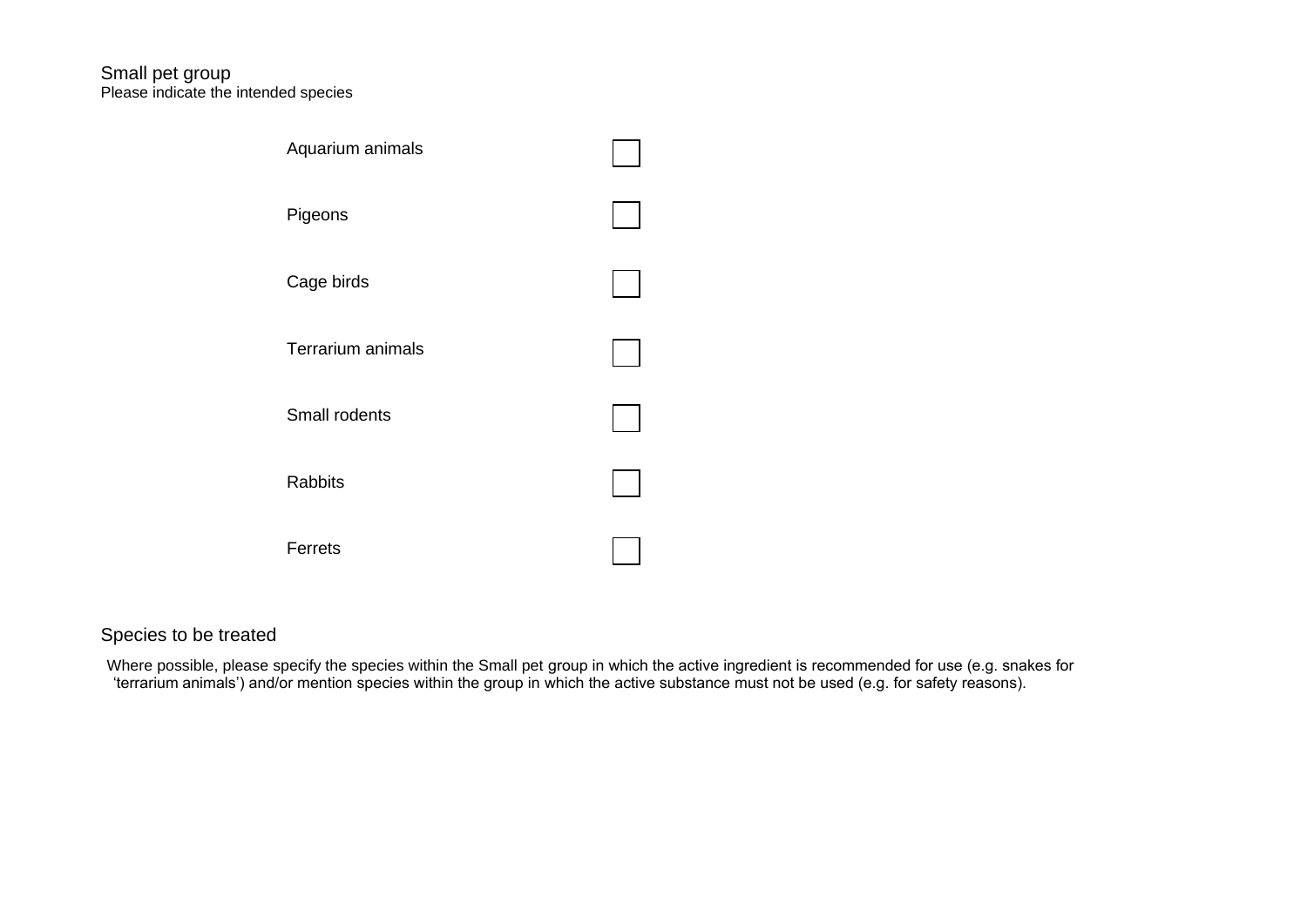Active substance name

Active substance CAS number

This number is a unique chemical identifier available from safety data sheets.

Indications for use

 Presentation of product For example, tablet, spray, spot-on

Maximum pack size